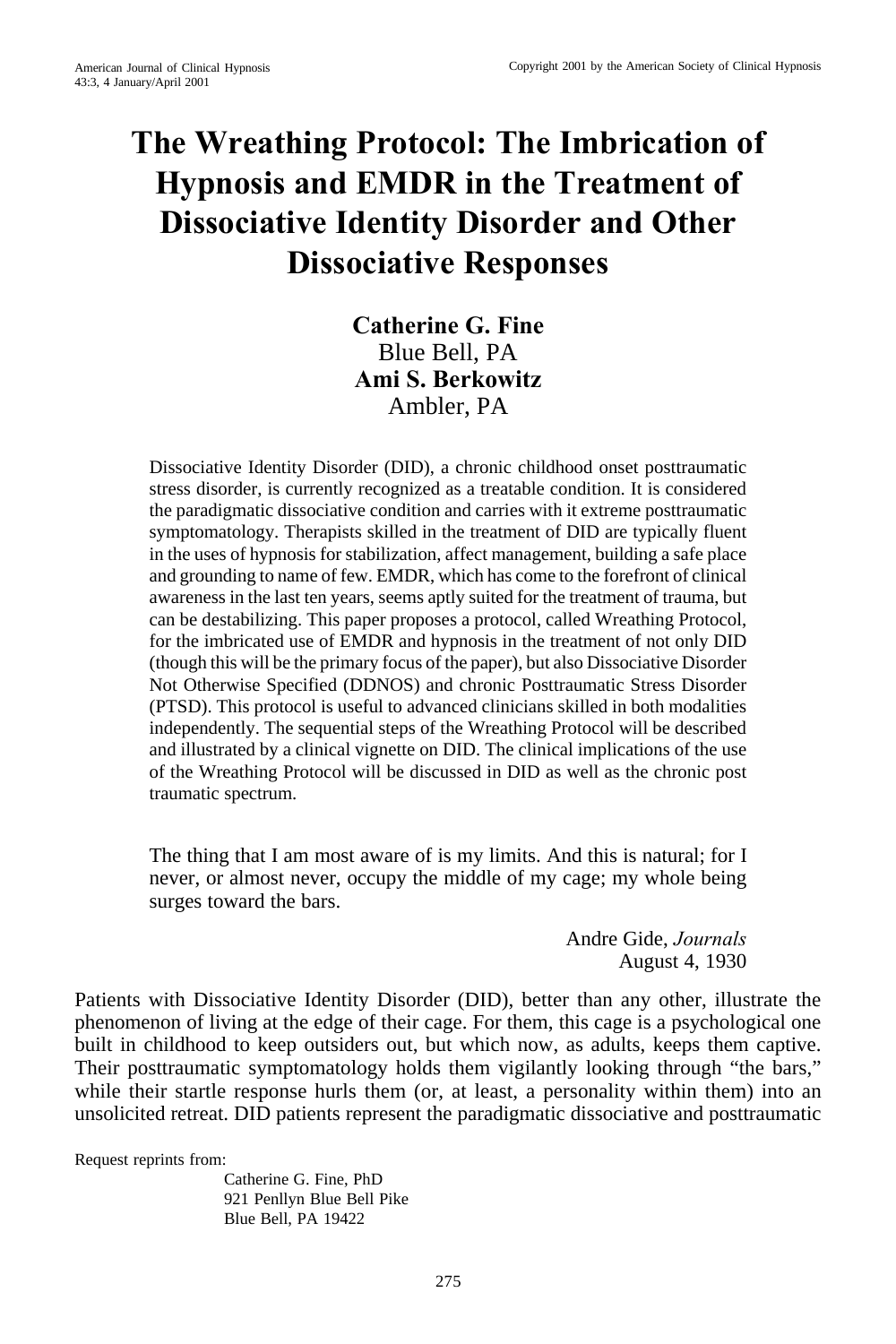condition. This particular diagnostic category will be the illustrative dissociative psychopathology for this paper and will be supraordinate to, as well as encompass, less trauma-based diagnoses such as Dissociative Disorder Not Otherwise Specified (DDNOS) and chronic Posttraumatic Stress Disorder (PTSD).

Therapists working with DID patients must be willing to work "on the edge" as they themselves stay grounded; they must meet the DID patients where the patients are, understand their defensive structure, provide a safe environment for exploring painful and disruptive conflicts and also be less fascinated by the patients' discourses than by their recovery. DID patients deserve as adults to "get a life" rather than live in the past. Therefore, it behooves DID therapists to both respect the ground rules of DID therapy, and to bring to their work the most thorough and expeditious strategies and techniques to help their patients heal. This paper will briefly review the treatment organization for DID and describe the role of hypnosis and EMDR in the therapy. The Wreathing Protocol, which is designed to more thoroughly and expeditiously negotiate fractionated abreactions, will be described in detail; it will be followed by a clinical vignette. Then, the clinical implications of the use of the Wreathing Protocol will be considered.

Current thinking recognizes that overwhelming childhood experiences are one of the etiological factors (Kluft, 1984) giving rise to dissociative states. DID represents the most severe dissociative pathology in which individuals' repetitive reliance on their dissociative skills fosters an automatic and fairly inflexible defensive structure. It is through the ongoing elaboration of this defensive structure that alternative and/or fragmentary identities develop. Rossel (1998) reports that the diagnosis of DID, a chronic, complex dissociative disorder characterized by problems of identity and memory (Kluft, 1991; Nehmiah,1991), or otherwise said, a childhood onset posttraumatic condition (Spiegel,1986), is increasingly acknowledged. A number of treatment strategies have evolved over the last twenty years (Kluft, 1988a) to help the patient with DID who struggles with multiple reality disorder (Kluft, 1995, 1998) deal with the influence of his/her various self-generated hypnotic realities.

## **Goal of therapy for DID patients**

Treating DID patients involves a willingness on the part of the therapy dyad to be involved simultaneously in many brief structured problem solving modalities disseminated across dissociated personality structures, as well as to promote the dissolution of amnestic barriers which protect (albeit pathologically), the system of mind from "knowing" or "experiencing" current or past traumata. The complete integration of all dissociated parts of the mind and all dissociated experiences is the goal of treatment, irrespective of the therapist's preferred treatment mode.

Given that these experiences and conflicts are predominantly contained within segregated personalities, Kluft's (1984) formulation of the goal of treatment is that there needs to be a congruence of purpose and motivation among the various personalities. Fine (1990, 1991,1992), though agreeing with Kluft, prefers to concretize the treatment goal using Braun's (1988) BASK model of dissociation. She would state that the goal of treatment is that all personalities need to attain identical BASK experiences. This means that all personalities need to be congruent and similar in Behavior, Affect, Sensation and Knowledge. For Fine (1991, 1996a, 1999), the organization of the work of therapy is cognitive behavioral in nature, informed by the dynamics within and between the personalities, and arranged in such a way as to diminish abreactive work in the initial stabilization stages of the therapy (suppression of affect stage). She then recommends promoting fractionated and planful abreactions partitioned along the BASK dimensions of the various individual personalities and/or clusters of ego states (dilution of affect stage). Regard to the planful organization of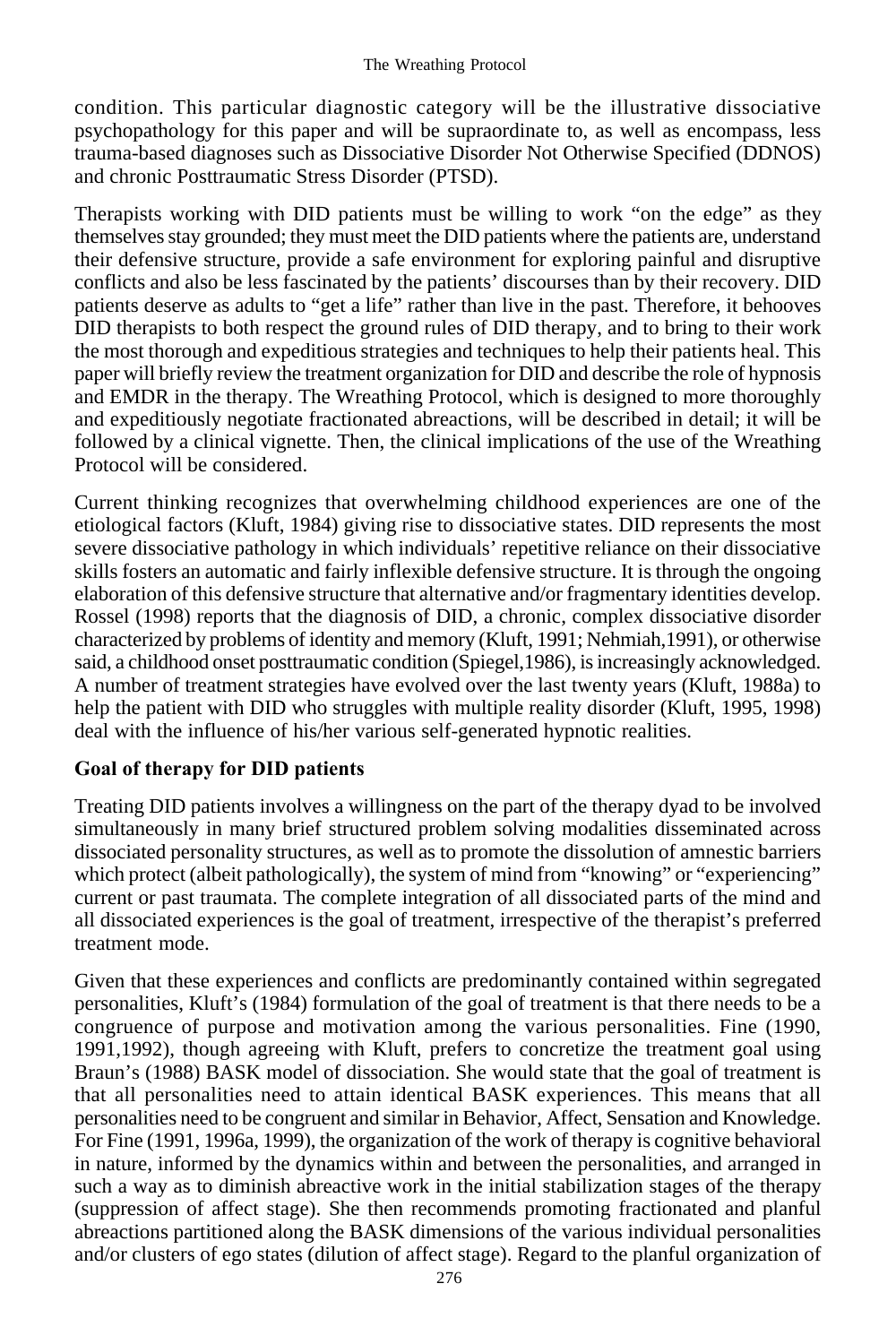the work with DID patients is significant because the work with DID is permeated with trance-like, hypnosis-like phenomena. Indeed Bliss (1984) and Frischholz (1985) both report that DID patients are highly hypnotizable when they are measured by a standard hypnotizability test. Putnam (1991) prefers to comment on the DID patients' high dissociativity. There are numerous published articles in the dissociative literature which recount in detail the uses of formal hypnosis in the treatment of such patients (Braun, 1984; Kluft, 1982; 1992a; 1994). Putnam and Loewenstein (1993) report that 70% of the 305 therapists that they surveyed use formal hypnosis in their work with DID patients. The current Zeitgeist, driven as much by legal concerns as a need for further research on suggestibility, dictates the more cautious use of formal hypnosis in the treatment of DID; it however actively supports understanding and doing informed hypnotic interventions to escort a DID patient through a difficult and often confusing therapy.

## **Use of hypnotically informed psychotherapy with DID patients**

Kluft (1992b) has suggested that DID patients' hypnotic proclivities may suffuse the treatment despite the therapist's intention; indeed, the therapy for DID could not be conducted without the intrusion of spontaneous trance states in the patient. Therefore, the intentional use of heterohypnosis helps patients gradually gain mastery over their dysfunctional autohypnotic states (Kluft, 1992b). The thoughtful use of formal heterohypnosis can provide repeated, controlled, deliberate and respectful access to dissociated material; it can foster a positive working alliance and promote ego-development. These heterohypnotic techniques which have been aptly delineated elsewhere (Kluft, 1982; Kluft, 1992a; Kluft, 1992b; Kluft, 1994; Phillips & Frederick, 1995) form the intervention arsenal of the dissociative disorder specialist. The question then becomes: are there other methodologies to further a secure and beneficial change for these patients?

## **Use of Eye Movement Desensitization and Reprocessing with DID**

Eye Movement Desensitization and Reprocessing (EMDR) (Shapiro, 1995) is a relatively new clinical technology, which is a subset of Accelerated Information Processing (AIP) treatments (Ochs, 1993; Schmitt, Capo & Boyd, 1986). Shapiro (1995) likens the AIP model to Freud's (1919; 1955) and Pavlov's (1927) understanding of information processing. In EMDR, eye movements (EMs), hand taps and sounds/tones are used to provide alternating right-left hemispheric stimulation. A traumatic experience, which may only partially intrude in the mainstream of consciousness or, which may obtrude in a derivative manner through affect storms, somatic disruptions or seemingly confusing flashbacks, may be reinserted into the mainstream of consciousness by targeting it while doing EMDR. Once more accessible to the patients' awareness, the trauma can be recognized, described and metabolized; then and only then, can patients learn and make sense of their traumatic experience(s) and make meaning of their lives.

In other words, traumata and conflicts which are contained within the various personalities of the DID patient, and which through either passive influence or active intrusion disrupt the patient's life, can be accessed, understood, transformed and integrated. This integration is understood to require a thorough and complete abreactive process. For DID patients, however, premature abreactive work can promote regression, decompensation and uncontrolled affect bridges with potential re-emergence of posttraumatic symptoms. If premature or misaligned abreactive work occurs, the message to the DID patient is that past experiences contained within parts of the mind remain overwhelming and unmanageable, and that they should continue to be avoided at all cost. Therefore, because of the easy affective destabilization of the DID patient (Fine, 1991, 1992, 1993, 1996a), great caution should be exercised in the use of EMDR because it is such a powerful methodology (Fine, 1999;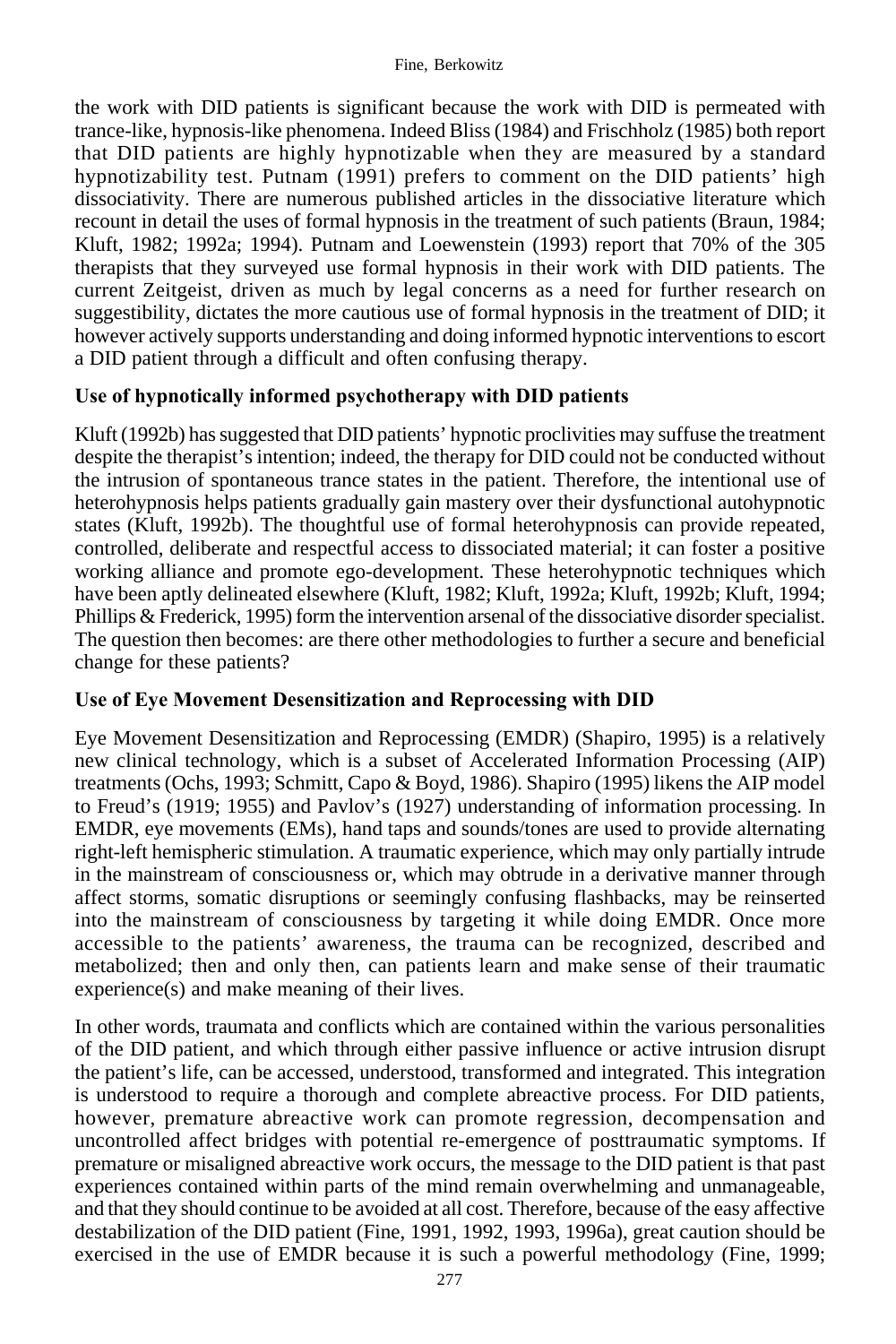Lazrove & Fine, 1996; Paulsen,1995).

#### **Advantages and disadvantages of the separate and/or joint usages of EMDR and hypnosis with DID patients and with patients with chronic maladaptive dissociative responses**

It becomes relevant to consider the perceived benefits and drawbacks of either substituting for, or complementing with EMDR, established hypnotic interventions in the treatment of DID patients; after all, these interventions have been understood as the foundational language and communication forum between the dissociative patient and the therapist. In addition, the misuses of EMDR in the treatment of DID have been a concern for years. Shapiro (1995) addresses this problem forthright by forming a task force to establish guidelines for the use of EMDR in the treatment of dissociative disorders… a task force which included one of the current authors (CGF). Five years after the task force guidelines for the treatment of DID, the following seems accurate:

Hypnotic fluency remains part of the infrastructure in the formation of DID; hypnotic phenomena are the communication module among the personalities, and between the personalities and the therapist; hypnosis, whether formal or not, remains crucial in the treatment of DID.

However, DID patients can use hypnosis as a resistance. They, or a part of them, can choose to use slow moving hypnotic phenomena as a distraction from the stated goal of the session. They can get lost in hypnotic reverie, take a hypnotic left turn, instead of a right turn. Meanwhile, the therapist can be unaware of the "road not traveled," perhaps because the therapist is not asking the right question, because the personality within the patient who is being questioned was unaware of the derailment, or because the patient/ personalities are intentionally disrupting the therapy.

Hypnosis, by its typical slow pace, can reward affect and sensation intolerance by unintentionally supporting the DID patient's belief that "it must be so terrible that I can only approach it slowly." Though sometimes slow is good, it is not always good. Why should a DID patient take months processing/avoiding data which if approached differently could be resolved/redirected in weeks? (The authors are aware of how a few hypnotic interventions can accelerate abreaction; they are neither common, nor numerous).

Additionally, hypnosis often involves a more elaborate intervention style on the part of the therapist; the therapist may structure most of the interventions; she may guide the patient through an affective minefield to only be told by the patient, once the minefield is clear, that she, the therapist, suggested the mines, that the field was always clear, and nothing really happened in the patient's life to explain the psychological problems...other than the therapist. There is much more of a presence of the therapist in a purely hypnotically informed DID therapy where transferences are turbocharged. EMDR informed DID therapies obviously need to be hypnotically informed as well; however, the material that emerges to be processed in the therapy comes, more directly and less controversially, from the mind of the patient.

The structured presentation and usage of EMDR methodology adapted to the DID patient allows for a more rapid, thorough access and processing of abreactive material with fewer content intrusions on the part of the therapist. The words, images, fantasies, thoughts and experiences which get targeted or which emerge in the course of the EMs are the DID patient's, not the therapist's. The adapted use of EMDR with DID patients therefore diminishes the likelihood of the patient feeling that the therapist "suggested" an experience.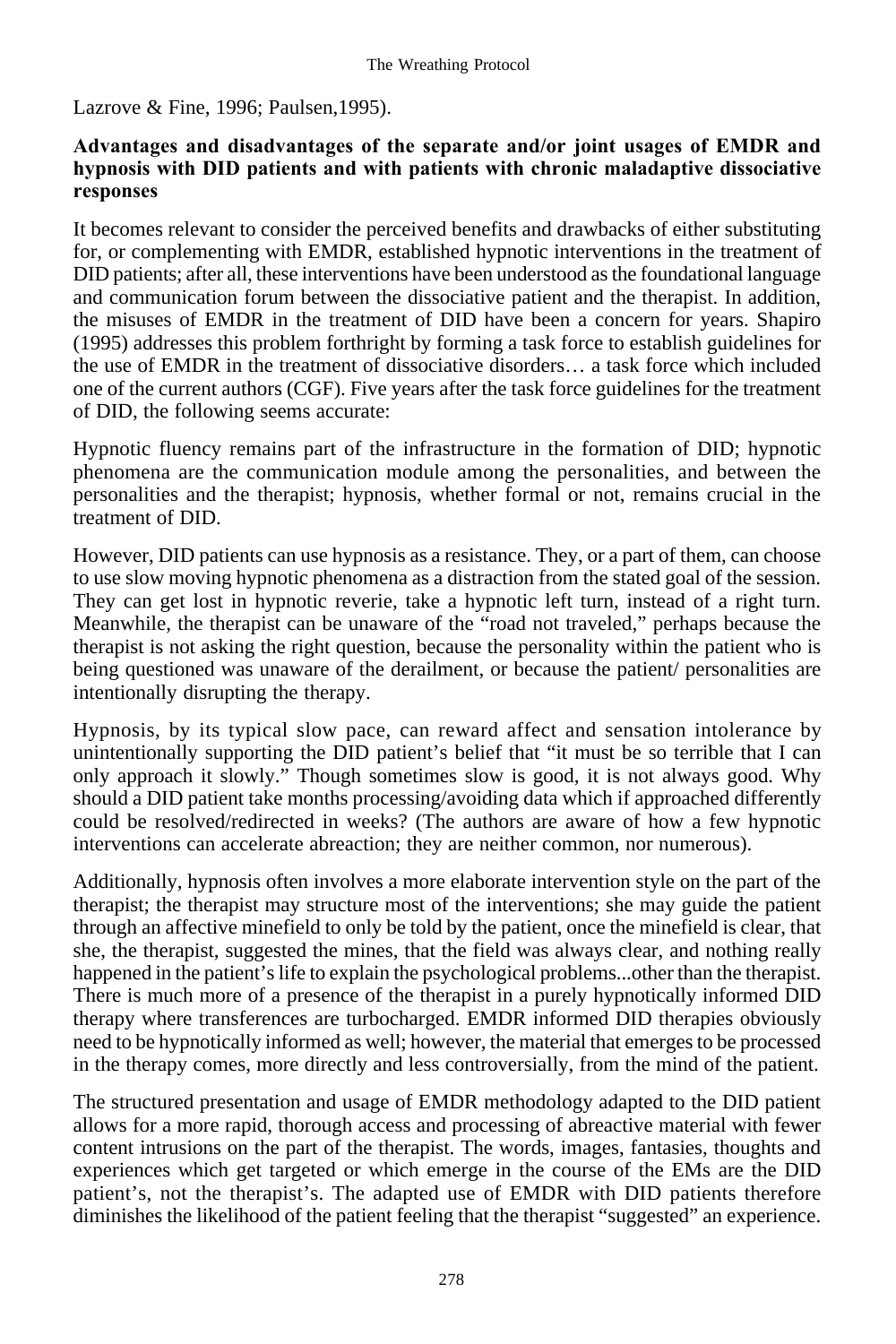With EMDR informed therapy, the DID patient is double bound in a helpful way: if the trauma material which emerges from the EMDR processing is not true and is a fantasy... the therapist does more EMDR to elucidate "why this type of fantasy?"; if the trauma material which emerges from the EMDR does reflect a previously experienced external reality, then it gets processed and should not reemerge. It is always the patient's material, one way or the other.

Also, EMDR is more helpful than hypnosis in making contact with preverbal and nonverbal ego states earlier in the therapy. These types of personalities/ego states are frequently important flashpoints of distress for the system of mind; they, with EMDR, can be given Better support to resolve therapeutic connundra.

In summary, hypnosis is an established tool in the treatment of DID, a posttraumatic condition. EMDR is a powerful methodology, which helps more rapidly and effectively resolve traumatic experiences. Therefore, it would seem natural to consider imbricating hypnosis and EMDR in a timely and cautious manner into a structured DID therapy. Herein is the premise of the Wreathing Protocol.

# **Purpose of the Wreathing Protocol**

The Wreathing Protocol is designed to create an organizing scheme for planned fractionated abreactive work in the structured treatment of DID. The organization of the abreactive work will combine both hypnosis and EMDR methodologies. How each Wreathing Protocol evolves will naturally be dictated by the needs, deficiencies and ego strengths of the individual DID patient. The Wreathing Protocol represents a skeletal structure around which complex dissociated elements of personality can regroup, blend and integrate after detoxification and transformation of traumatic material.

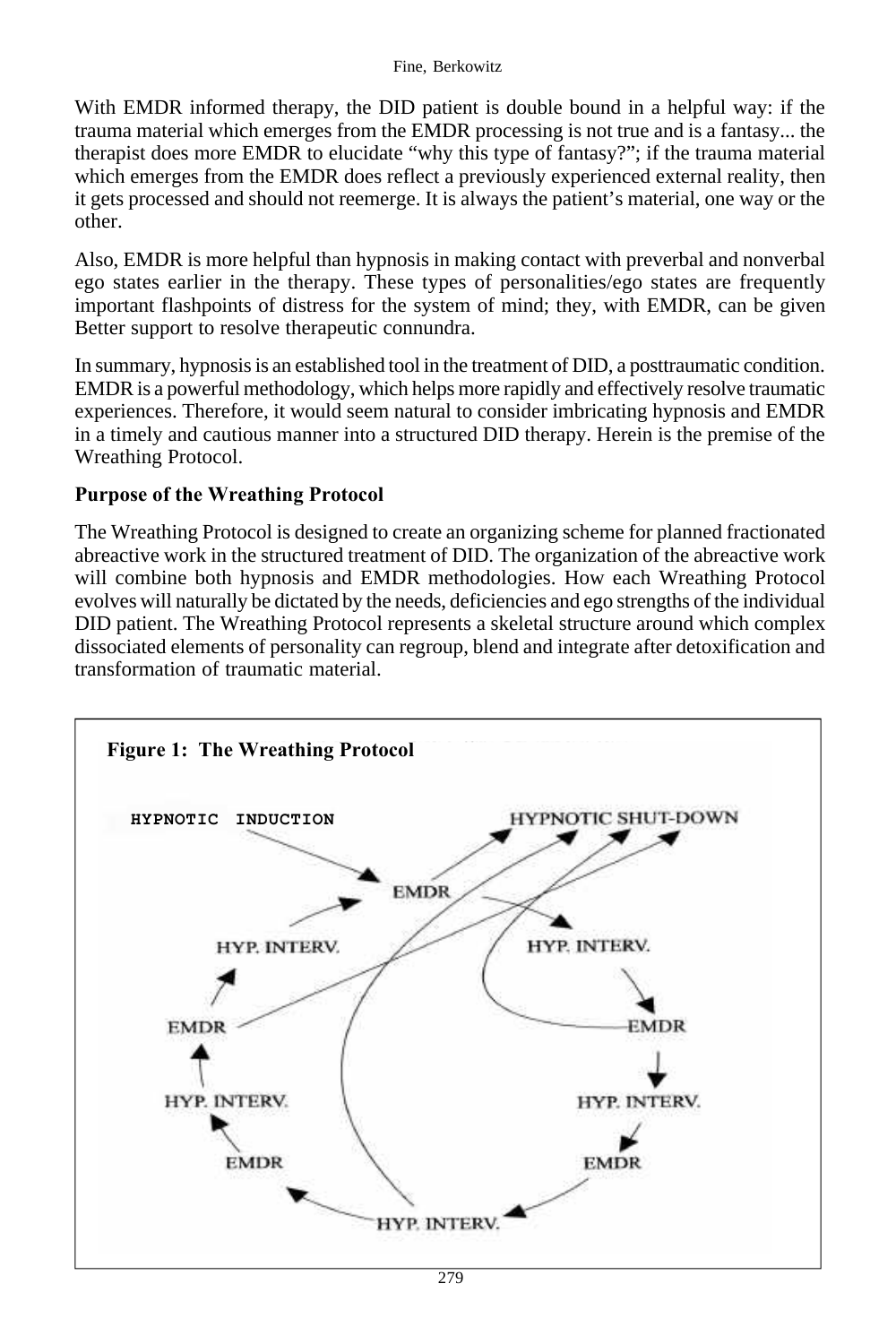## **Structure of the Wreathing Protocol**

- 1) Determine which BASK dimension has the highest level of reported distress or disturbance at the moment of questioning within the therapy session. Shapiro (1995) borrowing from Wolpe (1991) may ask the patient to report a Subjective Unit of Distress (SUD) level typically associated with a negative cognition. In the Wreathing Protocol, the therapist meets the patient/personality's distress at whatever BASK dimension seems significant and relevant to the patient, the personality or the cluster of personalities involved in the eventual abreactive work.
- 2) Hone in, as precisely as possible, on either the B, the A, the S or the K dimension of that experience in the moment. As with regular EMDR, the more accurately the relevant BASK dimension is targeted, the better access to the bound neural network. Unlike in the traditional protocol for PTSD, the therapists may not ask for a positive cognition (PC) until the SUDs level of the experience being processed has reached less than 40% of its original value. Because these patients are so demand characteristic sensitive, the PC initially reported is too often what they think or feel the therapist wants to hear or what they have read it should be, rather than genuinely their own. In the spirit of respecting the known dynamics of these patients, it is worth eliciting the PC later in the Wreathing Protocol and installing it in a timely manner then.
- 3) Determine whether EMDR should be initiated from the current level of disturbance or whether a hypnotic intervention to:
	- a) diminish the valence of the experience at onset or whether the hypnotic intervention is needed to
	- b) frame and contain the experience better.

Though the purpose of the EMDR is to promote a revivification, and therefore an intensification of the experience, if the valence of the disturbance is too high or too uncontained, then uncontrolled affect or sensation bridges may occur among the various alters. Poorly contained abreactive sequences can too easily foster unmanageable flashbacks and encourage nightmares.

The assessment for an acceptable disturbance valence must always take into consideration the particular alter, the system of alters and the patient's overall ego strength. For instance, someone who has already done abreactive work fluently is understood to be less at risk than someone for whom these are the initial attempts at controlled fragmented abreactions.

- 4) Initiate EMDR (EMs, taps, tones) while maintaining hypnotic duality among the personalities or the host during the Wreathing Protocol. There may be benefits to the obverse; loss of hypnotic duality (duality meaning that the patient/personality has simultaneous awareness and connection to past and present) may be tolerated when working with internalized abuser personalities or certain child personalities when other prespecified alters are configured for containment purposes.
- 5) Expect rapid shifting from one BASK dimension to another regardless of the initial targeted dimension. The abreactive process for the DID patient is potentially so disequilibrating that many truncated wreathing sessions are likely to be necessary before the entire BASK of the original target is metabolized. Therefore, true to the traditional work with these patients, many partially completed (uncompleted) Wreathing Protocols may remain suspended for days or months before the patient will be able to re-engage the original topic and finish the Wreath. When using the Wreathing Protocol for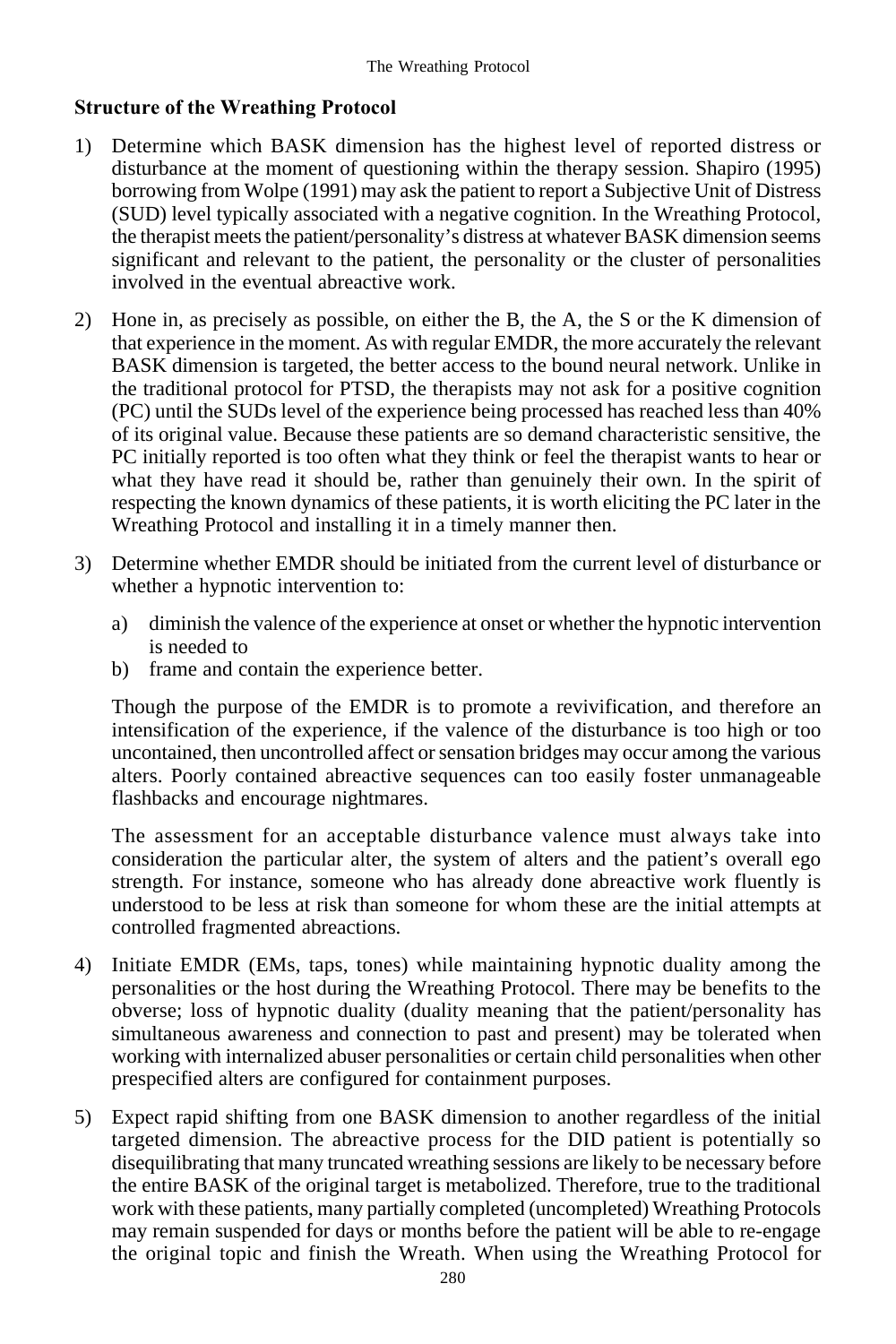abreactive purposes, truncated wreaths correspond to the usage of fractionated abreactions in the dilution of affect stage of the tactical integration model of therapy for DID patients (Fine, 1991, 1993). Hypnotic containment and hypnotic shut down techniques are clearly in order with the Wreathing Protocol.

The ongoing cyclic imbrication of hypnotic and EMDR interventions represents the wreathing effect where established hypnotic interventions for the treatment of DID are woven into an EMDR format; stated differently and perhaps more accurately, EMDR is introduced in a timely manner to an effective, planful hypnotically informed treatment for DID.

## **Description of the Wreathing Protocol with a DID patient through a clinical vignette**

## *Patient descriptors*

The example given represents a composite patient where no data presented in this paper could reveal the actual identity of a patient. The patient, Melissa, is an attractive 25-yearold married white female with no children. She is diagnosed with DID and is in the middle stages of her therapy. She has attended junior college and currently works at a day care center.

## *Therapeutic objectives and personalities involved in the work segment*

The therapeutic objectives for the use of the Wreathing Protocol, in this instance, are the reassociation and reprocessing of fragmented dissociated experiences which impinge on the patient's behaviors and affects. The therapy dyad is already fluent in the uses of heterohypnosis, of EMDR for decreasing and eliminating minor posttraumatic symptoms and of the controlled negotiation of fractionated abreactions without EMDR.

The alters (alternate personalities) which are included in the vignette are:

| Melissa     | Presenting host personality, identified with her Mother                   |
|-------------|---------------------------------------------------------------------------|
| Melissa Too | Angry alter identified with her Father                                    |
| Lissy       | identical twin, child alter created at the time of a car accident         |
| Paige       | identical twin, child alter also created time of the same car<br>accident |

#### *Organization and description of the therapeutic segment*

The therapeutic segment described in this paper takes place over a 4- week period of time; the patient meets, as usual, with the therapist for two single sessions each week, for each of the 4 weeks. During this time, the patient has occasional, but brief phone contact with the therapist to re-stabilize and re-ground; this proves necessary, even though, at session end, the therapist always actively and appropriately supports a secure hypnotic shut down.

The BASK sequence partially described in this example is detailed as follows:

| <b>Behavior</b> | Head hitting as enactment of witnessed fatal injury (Paige) |
|-----------------|-------------------------------------------------------------|
|                 | Head hitting (Paige and Lissy)                              |
| Affect*         | Rage, terror, grief (Melissa Too, Lissy, Paige)             |
| Sensation*      | Somatic memories from car accident such as facial pain,     |
|                 | severe headache, etc. (Lissy and Paige)                     |
| Knowledge       | Voice in head based on guilt and self-loathing for helping  |
|                 | actual twin sister climb in front seat of car (Lissy and    |
|                 | Melissa Too)                                                |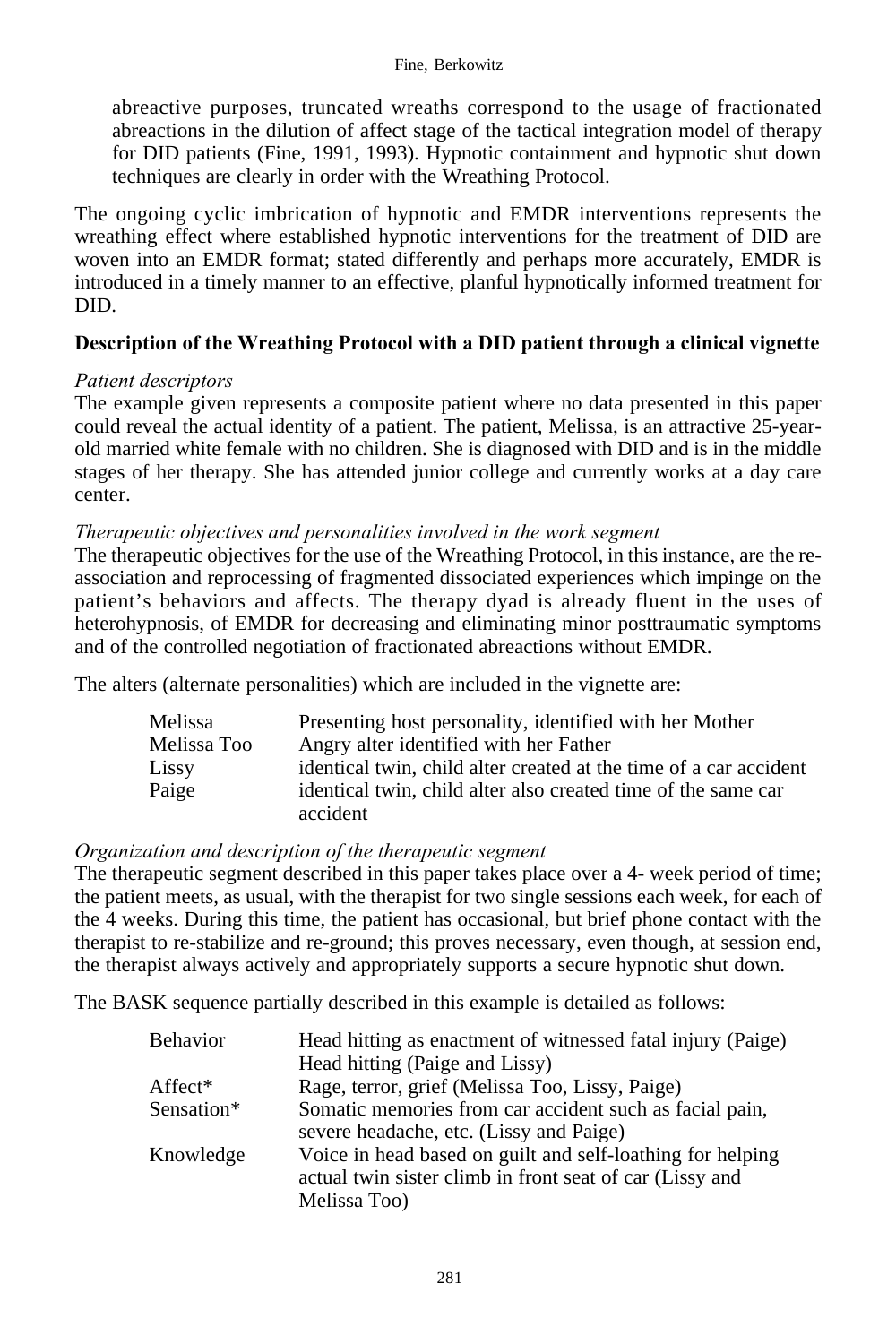However, for the sake of brevity, only two of the four BASK based Wreathing Protocol sessions will be described. Because Shapiro (1995) in her standard protocol very aptly illustrates how to initiate EMDR starting from a cognition (the K of the BASK), we felt that it would be helpful to portray the patient in a way that most commonly reflects how DID patients present. It is indeed fairly common for DID patients to "not know" what is going on for them. They commonly report that their mind is a "blank" or that there is so much noise in their heads that they cannot focus on only one cognition. However, they commonly experience vague "nameless" feelings (A of BASK) or "unknown" somatic problems (S of BASK). Therefore, our vignette will start the Wreathing Protocol first targeting the affective dimension of the BASK to be then followed with the description of a Wreathing Protocol session starting with a somatic memory.

The presenting symptoms at the initiation of the first Wreathing Protocol session involve enactments triggered by the patient getting lost on the way to therapy due to traffic being re-routed. The patient is verbally abusive to the therapist; she threatens the therapist and has obsessions about self-injury as a defense against hurting the therapist.

## *Working with Affect*

The affect present at the beginning of the session is rage. Melissa enters the session 15 minutes late; she is seething. Her nonverbal behaviors reflect the passive influence of Melissa Too, an alter identified with her narcissistic and abusive father. Melissa, the host personality, is clearly struggling to contain Melissa Too. With the safety contract reaffirmed and because the therapeutic alliance between the therapist and this DID patient is excellent, the therapist feels comfortable exploring the connection between Melissa's current experiences and her past, using the Wreathing Protocol.

(N.B. To aid the reader in following the Wreathing Protocol across BASK dimensions, hypnotic interventions and EMDR targets, the authors put in italics the name of the hypnotic intervention and the word "target" to specify from whence EMDR is initiated).

# *Hypnotic Induction - Spiegel Eye Roll* on Melissa

*Hypnotic Intervention - Reconfiguration of personalities:* Melissa Too comes to the forefront. Melissa Too says: "I'm so mad about getting lost. I should have gone home. I hate you. I want to hurt you. Really, I mean it. I want to hurt you. I'm pissed off at you."

*EMDR Intervention – Target***:** "I'm pissed off at you" and begin Eye Movements (EMs). After several passes, the patient reports feeling "just like my dad" as she remembers his narcissistic rages. *Target:* Feeling Dad's rage. After many passes, Melissa Too reports an incident when her father was driving with the whole family in the car and he got lost. Melissa Too recalls her father "blowing up" at her mother and physically attacking her Mother while he was still driving. As he erupted, the father also blamed the mother for getting lost; he was contemptuous towards her during the car ride.(This is a parallel to how the session began with the therapist). *Target:* Melissa Too's feeling of father's projections onto Mother. After many passes, Melissa Too reports feeling terrified of her father; she also reports feeling anxious about an impending calamity. The therapist notices that Melissa Too is having difficulty tracking; the EMs are more labored. A change in the direction of the EMs helps only little. The therapist learns, after verbal exploration, that Lissy is near and too terrified to allow Melissa Too to continue. Lissy fears what is going to happen next.

*Hypnotic Intervention - A Reconfiguration of personalities* occurs with Lissy stepping forward as Melissa Too steps back. Lissy after having been heard out by the therapist, now agrees to work on her terror.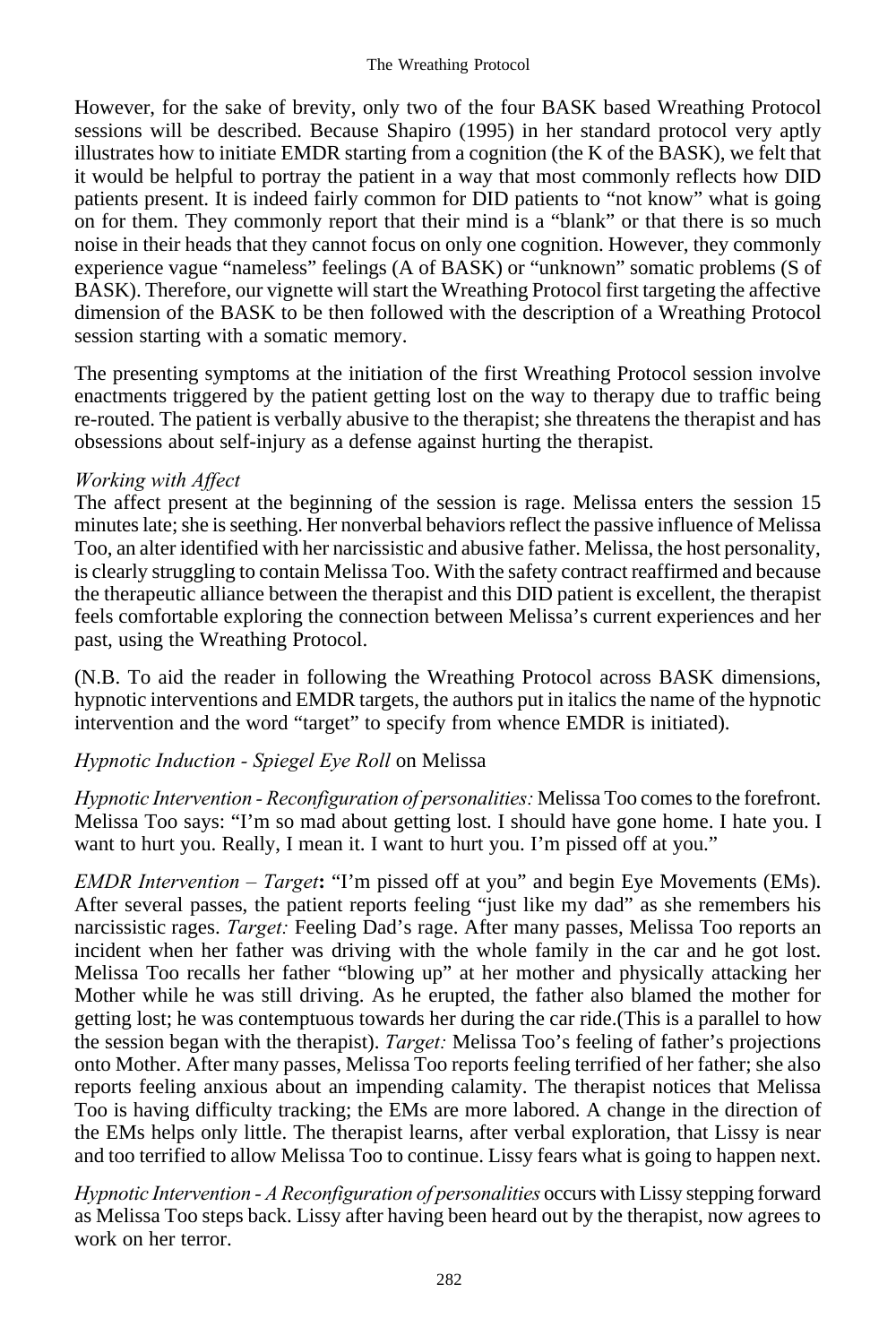*EMDR Intervention - Target*: Lissy's fear of impending calamity. EMs are initiated; after a number of passes, Lissy reports remembering her father's "driving like a wild man". She recalls her twin sister climbing into the front seat of the car, her Mother crying and the car seeming out of control." Everything is out of control." *Target:* Feeling that "everything is out of control." After several additional passes, Lissy reports that the car crashes into a tree and her twin sister seems severely injured. *Target:* Feeling of "My twin seems severely injured." After more passes, Lissy begins to wail and reports that she knows her sister was fatally injured. Lissy has increasing difficulty in tracking; the therapist changes the direction of the EMs and attempts a cognitive interweave. The EMs remain stuck. Continued verbal exploration reveals the passive influence presence of Paige.

*Hypnotic Intervention-* After further discussion the therapist, Lissy and Paige agree that Lissy and Paige are so overwhelmed that they would probably benefit by "formally" working together on the processing of these feelings. The therapist helps Paige and Lissy develop a *Safe Place* in which and from which they can process their grief and loss. The therapist decides to help modulate the intensity of the affect by doing a *Rheostat intervention* before initiating additional EMs. The *Rheostat intervention* is geared to lower the ceiling on the intensity of the affect *(modulation of affect)*. This intervention is designed to promote a sense of success and competence for these personalities in mastering their overwhelming feelings. The *Rheostat intervention* will be revisited in an ongoing manner to promote complete resolution of the affect in a titrated manner; this means that as affect tolerance increases in the patient, more and more affect can be released to be processed. In addition, because the crying of Lissy and Paige is so intense, the therapist shifts the EMDR from EMs to hand taps.

*EMDR Intervention - Target:* Overwhelming feelings of shock, terror and grief experienced by Lissy and Paige at sister's injury. Hand taps promote further distress, but also further processing. Hand taps are continued with suggestions to release little by little the affect modulated through the *Rheostat inervention*. Hand taps continue until Lissy and Paige have significantly reduced their crying and report an average level of distress. They also report shared somatic experiences. The processing of Lissy and Paige's terror and grief has clearly created a *Blending of personalities* between them.

At this point the therapy session is nearing its end and the therapist decides to shut down as best as possible further processing until the subsequent session.

*Hypnotic Intervention* - Lissy and Paige are asked to *Focus* very intently on their body experiences (*body memories*). They are asked to imagine that their body pain has a shape and a color (*Symptom substitution*); each could pick a different shape and color to their liking. These somatic modules are then placed in a *Vault* (Containment) with strong powerful doors, impenetrable to the world between sessions. The *Vault* is then receded far, far into the distance, very far away (*Distancing maneuver*) from Paige and Lissy. Then, the therapist suggests a *Reconfiguration of personalities* where Lissy and Paige are to step away from front and center, and where Melissa steps to the foreground. The therapist then empathizes with Lissy and Paige's job well done and recommends that they doze off into a *Dreamless Sleep* (to avoid posttraumatic nightmares) until the next abreactive session.

The session ends with a short debriefing with Melissa, the host personality with suggestions to her of *Permissive amnesia*. The subsequent two therapy sessions do not involve abreactive work but rather focus on discussing what was learned in the wreathing session. A phone call by Melissa to her Mother actually corroborated her recollections and additional details were added by her Mother.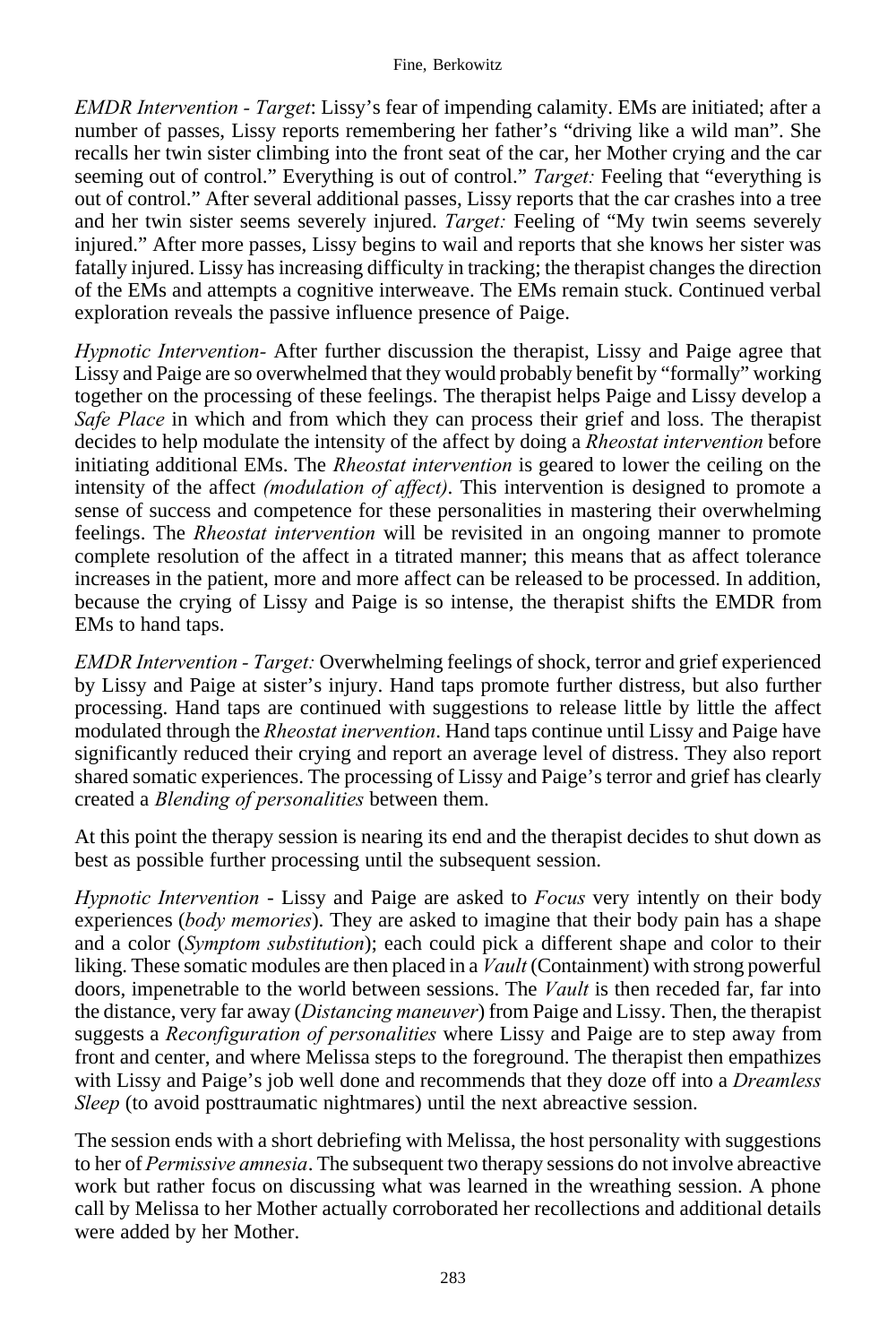The subsequent Wreathing Protocol session started by focusing on the Sensation dimension of the BASK experiences.

### *Working with Sensation*

The sensation dimension of the BASK experience for this DID patient represents the "shared" somatic memories from the car accident; these are severe body pains, excruciating headaches and facial pain with a sensation of wetness. Melissa enters the session expressing concerns of not feeling very well. "My body hurts. I must be getting the flu. That's the problem with working in a day care setting. You always get sick." It is indeed noteworthy to appreciate how powerful Melissa's wish "not to know" about the trauma remains and how hypnotic interventions to distance the somatic complaints and the permissive amnesia are helpful, but not foolproof. These combine to promote for Melissa, a complete misattribution of cause to her symptoms, and therefore can foster a false sense of correct solution. (Some patients would have gone to their medical practitioner to remedy the perceived physical problem). However, a deeper examination of these symptoms reveal to Melissa the need to attend to what was locked in the Vault at the end of the last Wreathing Protocol session (i.e., the somatic module).

## *Hypnotic Induction - Spiegel Eye Roll* with Melissa

*Hypnotic Intervention -* The therapist *Speaks* to Lissy and Paige *through the host personality*, Melissa. They confirm that their somatic pain is increasing and that the *Vault* may be leaking. The therapist suggests to Lissy and Paige that they let the *Vault* come closer to them (*Reverse the distancing maneuver*), that they open the *Vault*, take out one of the shapes, shut the *Vault* and let it recede into the distance again. The redistancing of the *Vault* is to discourage an affect or a sensation bridge. The therapist requests that Lissy and Paige come together front and center and go to their *Safe Place*, *Reconfiguring* the personality system such that Melissa and Melissa Too are in the background in their respective *Safe Place*, quietly observing. Once the reconfiguration is done, Lissy reports to the therapist that she has retrieved the "black and blue ball" out of the *Vault*. The ball is black and blue because it represents being bounced around and bruised in the car.

*EMDR Intervention - Target:* Sensations of being bounced around in the car. Lissy and Paige report the pain moving all over their body as EMs are initiated. The therapist chooses to do only 6 to 10 sweeps at a time, interrupting the EMs to make contact with the personalities and keep them on track as they build up tolerance to the pain. EMs are continued as the therapist tracks with Lissy and Paige how the pain moves across all parts of the body. The therapist persists in the short groupings of EMs until both Lissy and Paige are clear of body discomfort, as longer and longer passes of EMs are presented and tolerated.

*Hypnotic Intervention*: Lissy and Paige check for the black and blue ball. They locate it in their *Safe Place* and report that it is smaller.

*EMDR Intervention- Target:* Lissy and Paige stare at the black and blue ball and focus on the sensation in their body. EMs are initiated and continue until Lissy and Paige remain tranquil in their seat; they report that the ball is reduced to the size of a grape but... that their head is throbbing. *Target:* The head throbbing. The EMs targeting the head throbbing seem to stall. The therapist verifies through change in the direction of the EMs, through the use of cognitive interweave and through exploration of the possible presence of another, yet unknown, alter...the reason for the obstruction in the work. Then, the therapist inquires as to whether the headache is related to any other shape in the *Vault*. Lissy and Paige respond, "Yes."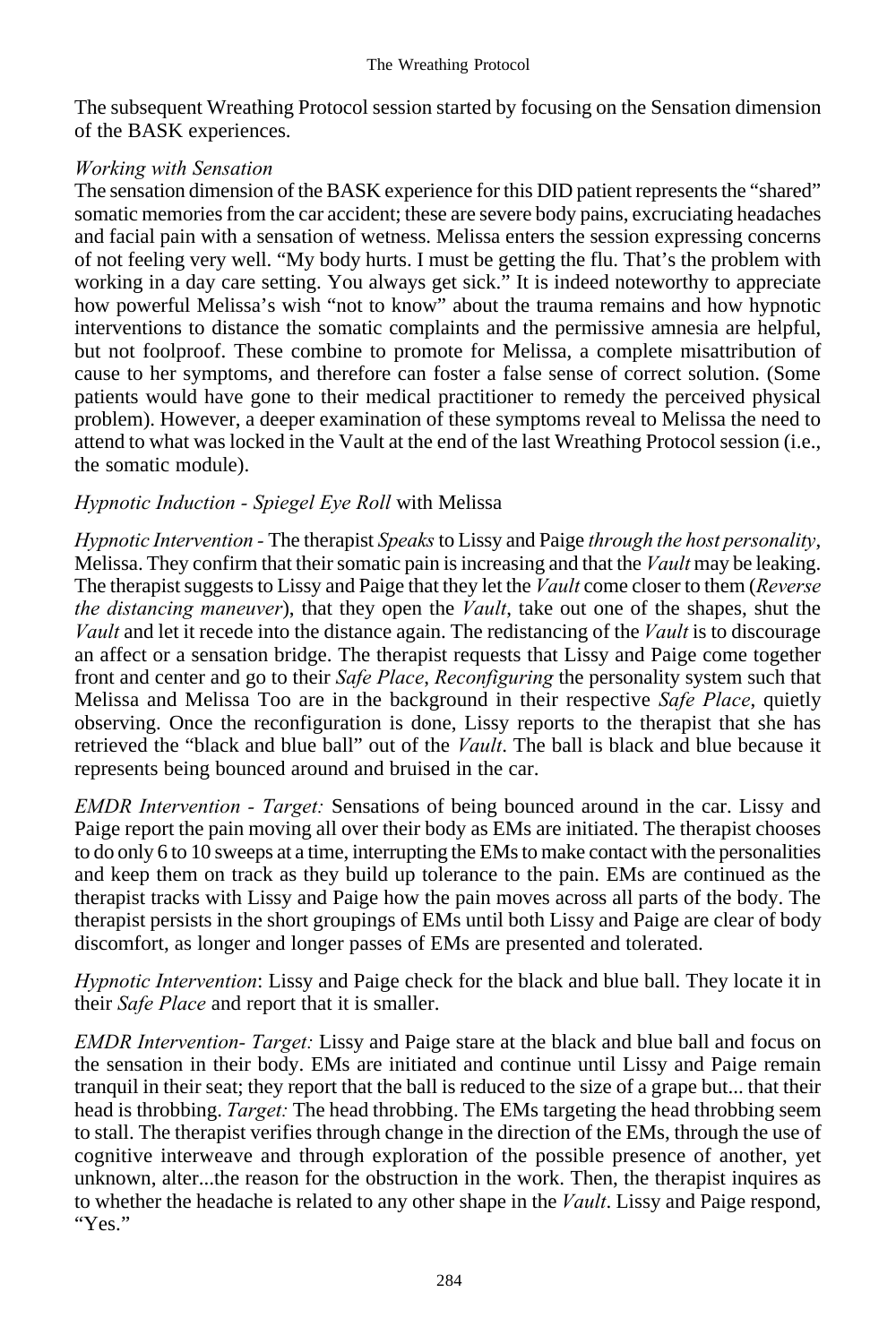*Hypnotic Intervention -* The therapist directs Lissy and/or Paige to *retrieve the next shape from the Vault*. Lissy takes the "dark board" (the patient never discussed the symbolic meaning of this object; the therapist suspects that it may be a representation of the dash board of the car) out of the *Vault*; she states that the pounding in her head is stronger. Paige's head hurts too. The therapist then suggests to Lissy that the smaller she makes the board, the less their head will pound (*Modified rheostat intervention*). Lissy remarks that, "The pounding is still there, but it is more tolerable."

*EMDR Intervention - Target*: the head pounding in Lissy's and Paige's head. EMs are initiated in sets of EMs until the pounding has significantly diminished to the point of being hard to notice.

*Hypnotic Intervention* - The therapist recommends to Lissy and Paige that they slowly *increase the size of the "dark board" (Rheostat maneuver)* and to notice what happens to the pounding in their heads. They then target the pounding for the next EMDR sequence; they are to continually alternate EMDR and board size changes until the EMDR elicits no further pounding in either Lissy's or Paige's heads. This alternating continues until the board is its original size. At that point, Lissy and Paige report that their only somatic concern is their newly blurred vision.

*EMDR Intervention - Target:* Blurred vision experienced by both Lissy and Paige. Only a few EMs are necessary to reduce this symptom such that both personalities recover their regular visual acuity.

*Hypnotic Intervention -* The therapist directs Lissy and Paige to recover the remaining shape from the *Vault*. Paige removes a yellow, jagged puzzle piece. Both alters will continue to work with this shape together, but this time, Paige will be the spokesperson rather than Lissy. While intently *Focusing* on the puzzle piece, Paige cries out: "My face hurts and it's all wet!"

*EMDR Intervention - Target:* Paige and Lissy focus on "my face hurts". Several EM passes later, Paige and Lissy report seeing Paige's face lacerated and Paige screams in pain. *Target:* The screams of pain. EMs continue with both personalities together; groups of passes with increasing number of passes per cluster are introduced as pain tolerance increases and pain resolution occurs. When the screaming subsides, Lissy and Paige start crying; they report "feeling blood on their face." *Target:* Bloody wetness on face and switch to hand taps rather than EMs to allow for the intensity of the crying. There is active switching of personalities between Lissy and Paige as their respective and distinctive characteristics increasingly merge. When their distress is average, by their report, their crying stops and they talk about the horror of their recollections.

*Hypnotic Intervention:* The therapist directs Lissy and Paige to check the *Vault* to see whether they find any other shapes therein. They only detect the grape sized ball, a small "dark board" and a now a very little, yellow jagged puzzle piece. The therapist understands that though the valence of these objects has clearly diminished, their meaning has not yet been fully understood or explored by the personalities. There is a reason why the objects neither dissolved completely in EMDR, nor hypnosis. The therapist again helps contain the affect or sensation associated with these objects by helping the personalities *seal the objects in the Vault*. A *Distancing Maneuver* recedes the *Vault* to the back of the mind where it will remain "until needed, some time in the future, face to face with me (the therapist) in session" (*Time Lock intervention*). Paige and Lissy ask to "*go to sleep*, like last time"; they are invited to drift off into a *Dreamless Sleep* (containment of posttraumatic nightmares) as they slowly float up, up, up... light and comfortable... breathing softly, regularly and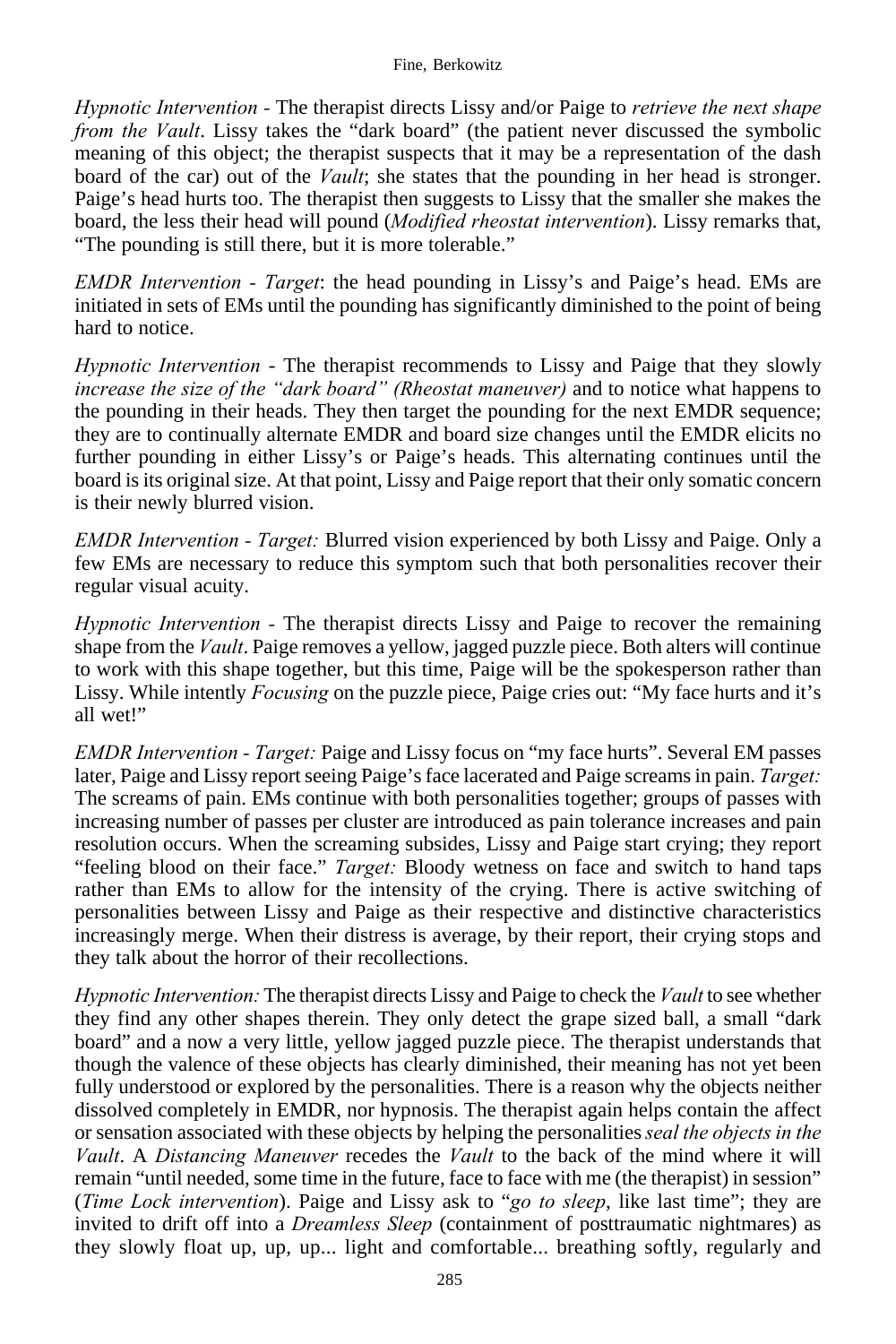comfortably (*Directed Progressive Relaxation*)...onto a cloud (*Distancing Maneuver*) which they had imagined because unlike the car, the cloud was light, soft and the contours would fit their bodies without bruising them.

*Hypnotic Stabilization - A Reconfiguration of personalities* is requested. Melissa comes forward at the therapist's request while other personalities move further back. Because of the strenuous and still unfinished nature of the abreactive tasks of Paige and Lissy, the therapist brings Melissa back more slowly than usual (*Grounding Technique*) recommending that "Melissa, as you breath, in and out slowly (*Grounding Technique*), regularly, comfortably, you will feel increasingly refreshed, more and more alert and aware of very ordinary and natural sensations in your body" (*Permissive Amnesia*).

Again, in the case vignette above, the entire Wreathing Protocol for Melissa remains incompletely described. It remains unfinished for this experience until both the K and the B dimensions of the BASK are included. As stated earlier in this paper, because DID patients struggle with the issue of trust, it behooves the therapist to wait until the patient elicits a positive statement to install it. Prematurely honing in on a PC, which is elicited at the onset of the EMDR segment (as in the traditional EMDR protocol for PTSD) runs the risk of being based on the patient's wishes rather than on a truly meaningfully connected cognition. Additionally, DID patients have felt mocked by the therapist "who is asking them for what they can never achieve." The flow of the therapy can suffer from asking for a PC in the initial steps of the EMDR setup with some DID patients balking at the lack of empathic attunement of the therapist. Therefore, it is typically at the end of the Wreathing Protocol (or at the end of truncated segments of the Wreathing Protocol) that the DID patient will spontaneously elicit a PC or a positive feeling that can then be promptly installed by the therapist.

## **Clinical findings and treatment implications**

The Wreathing Protocol for use in the treatment of DID is beneficial to the patient and therapist alike. It assures (1) the continued holding environment provided by a hypnotically informed and facilitated therapy for DID, (2) a more rapid processing of selected fragments of traumatic experience, and (3) a planful, consistent and predictable structure from which the patient can effect abreactions; this planful structure also allows the therapy dyad to monitor the completeness of the abreactive trajectories. Therefore, DID patients who implement the Wreathing Protocol actualize for themselves self-control, mastery and selfefficacy. These patients are necessarily active collaborators in the therapy process and must take responsibility (Fine, 1996b) for the content and process of the experiences evoked in the wreathing— though they may struggle to own them. The Wreathing Protocol, as it is presented here, works better than hypnosis alone and EMDR alone in the treatment of DID.

This methodology is equally helpful in dealing with DDNOS and chronic childhood onset PTSD, which unlike its adult onset variety carries numerous multifragmented and disjointed aspects of experience. Though fragmentation is present in standard PTSD it is understood that DID, DDNOS and childhood onset PTSD syndromes are multi-fragmented. The BASK elements which are formed in these latter cases typically represent smaller pieces of experience with additional affective and sensory loading. These fragments of experience are emotionally, cognitively, developmentally, morally, socially and psychologically less mature, and therefore less manageable and harder to reassemble. The realignment of very "young" fragmentary BASKs is like working with TNT (Thunderous aNd Tumultuous); the therapist cannot just plough on as if all PTSDs are alike. Disorganized fragmentation in the trauma response requires planful fragmentation in the therapeutic methodology whether the patients are diagnosed with DID, DDNOS or childhood onset PTSD.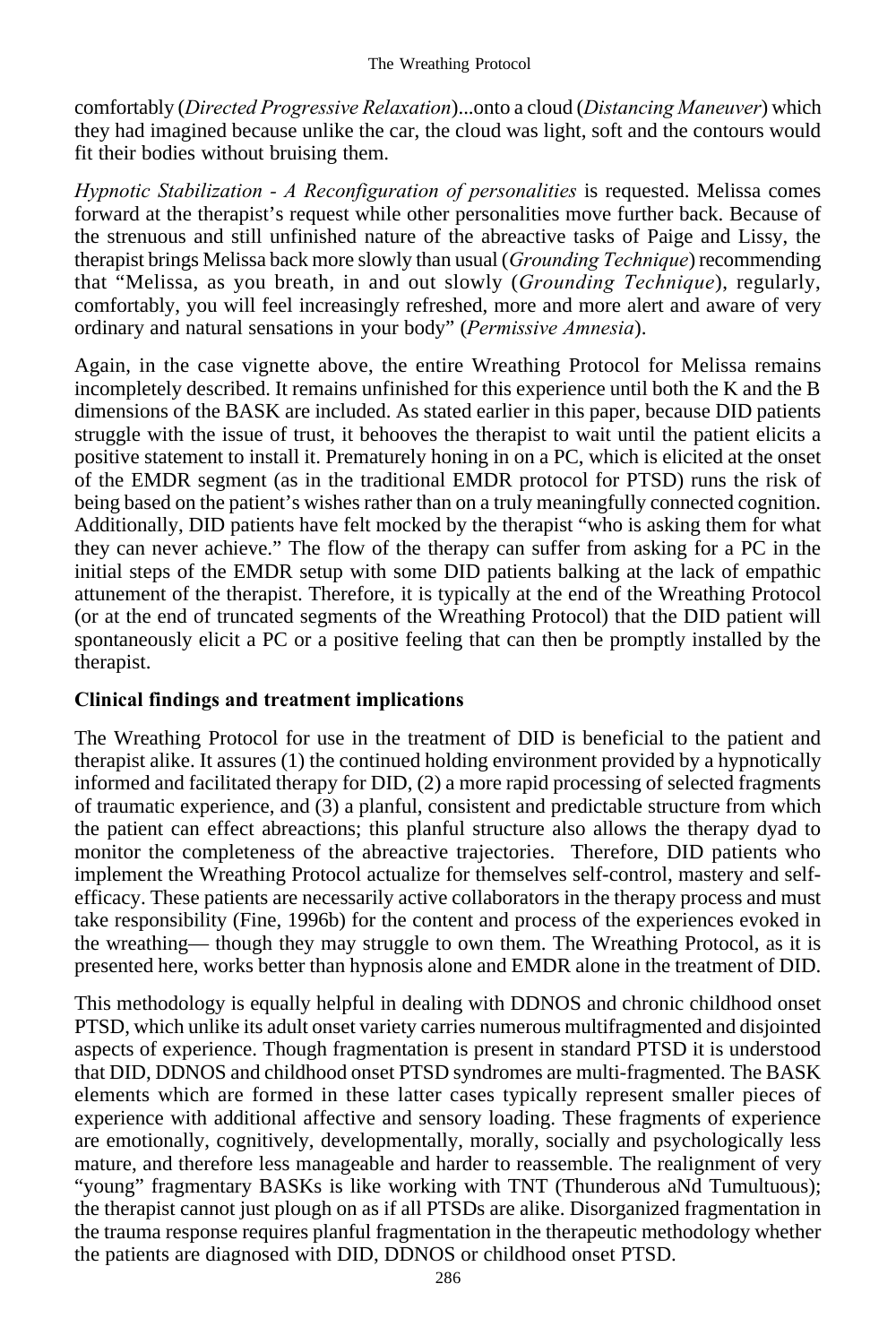The Wreathing Protocol grants safe access to therapy material that typically slows down a therapy. The avoided therapy data can be consciously withheld by the patient because the data is too shamed based; it can be sequestered in personalities that are nonverbal and that are not allowed to speak to an outsider (like the therapist); it can be segregated in personalities which are preverbal and/or where no words can be readily found to describe their experiences; or, it can be isolated in a particularly disowned and rejected personality such as an internal abuser. The Wreathing Protocol, because of its structure, predictability, explicitness as well as its ability to process an experience without immediately putting words to it, permits for the detoxification of therapy facts that are traditionally avoided by the patient and which require many clarifications and confrontations by the therapist.

In these strained moments in the therapy, DID patients are typically lost, ashamed and/or scared; they commonly attempt to deny the presence of the personalities associated with these disowned negative feelings. It is at these times that DID patients typically refute their diagnosis, and recant what, for them, is perceived as intolerable. It is understood that unacknowledged material of this nature can bring a potentially productive therapy to a halt, and recreate for the patient a sense of futility and future oriented hopelessness. Personalities, wedded to these anchors and stalemates, are often clueless about the process of therapy; they also tend to lack hypnotic duality. Commanding their presence in the therapy through verbal interaction often elicits a negative therapeutic response; the DID patient can feel under attack and traumatic transferences, with the activation of projections and projective identifications, can even take hold of the host personality. The authors do not claim that the Wreathing Protocol can always circumvent these standard patient reactions, but they do advance that the Wreathing Protocol can lessen their frequency and grip.

Therefore, though the Wreathing Protocol may not be a therapeutic panacea, it offers additional flexibility to the DID patient-therapist dyad as well as to those with other severe posttraumatic conditions. It is this kind of flexibility that is both its clinical strength and theoretical weakness. Indeed, the facile use of this protocol requires mastery in the therapy of DID, skill in the uses of hypnosis and EMDR and a willingness to meet patients where they are rather than be a staunch hypnosis or EMDR purist. The therapeutic position promoted by the Wreathing Protocol serves to deter impasses in the therapy, such as those defined by Nathanson (1992) as "interruptions of flow in the therapeutic process." It both frames the therapy and accommodates the patient's style and resistances. On the other hand, it must be acknowledged that the Wreathing Protocol runs the risk of displeasing everyone who is more married to form than to function. It is "nonstandard hypnosis," combined with "nonstandard EMDR," which gives birth to targeted, trackable, more rapid and complete metabolizing of traumatic material in a predictable format. Fine and Berkowitz (in preparation) are exploring its usages in other posttraumatic and dissociative conditions and examining the impact of specific micro-deviations to this protocol in the service of therapy reluctant personalities. In a separate, but complementary vein, Berkowitz and Fine (in preparation) are studying the implementation of the Wreathing Protocol in the management of multiple transferences. The thoughtful and cautious usage of the Wreathing Protocol in the treatment of DID patients and those with other severe posttraumatic conditions may, more rapidly, return the locus of self control to those who may choose to live in the middle rather than the edge of their cage...so that perhaps, some day, they may forgo the cage altogether.

#### **References**

Berkowitz, S.A. & Fine, C.G. (in preparation). The Wreathing Protocol: its usages in the management of multiple transferences. *Journal of Trauma and Dissociation*.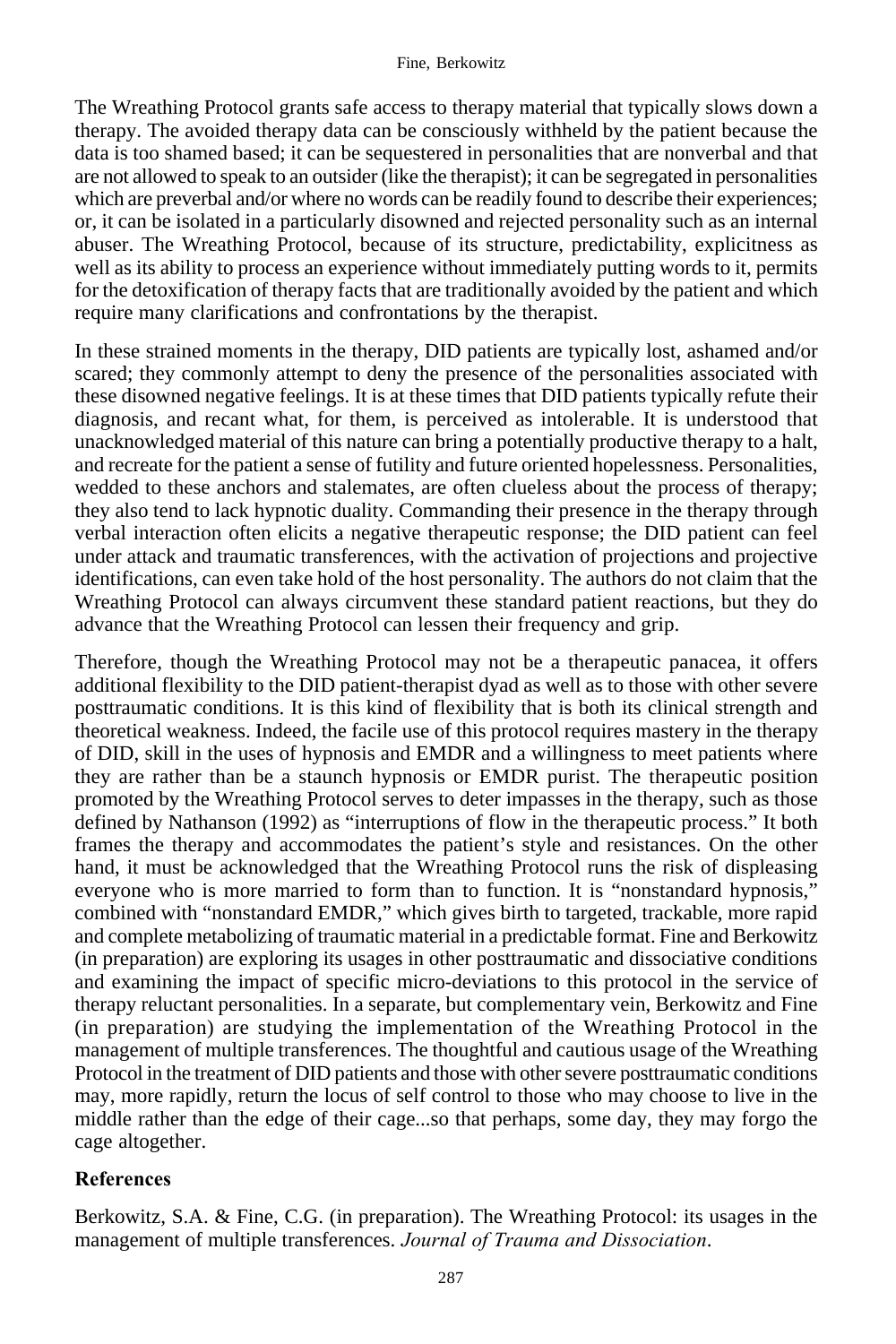Bliss, E.L. (1984). Spontaneous self-hypnosis in multiple personality disorder. *Psychiatric Clinics of North America,7*, 135-148.

Braun, B.G. (1984). Uses of hypnosis in multiple personality. *Psychiatric Annals, 14*, 34- 40.

Braun, B.G. (1988). The BASK (behavior, affect, sensation, knowledge) model of dissociation. *Dissociation*,1,1,4-23.

Fine, C.G. (1990). The cognitive sequelae of incest. In R.P. Kluft (Ed.), *Incest-related syndromes of adult psychopathology*. (pp 161-182). Washington, DC: American Psychiatric Press.

Fine, C.G. (1991). Treatment stabilization and crisis prevention: pacing the therapy of multiple personality disorder patients. *Psychiatric Clinics of North America, 14*, 661-675.

Fine, C.G. (1992). Multiple Personality Disorder. In A. Freeman and F.M. Dattilio (Eds.), *Comprehensive casebook of cognitive therapy.* (pp. 347- 360). New York: Plenum Press.

Fine, C.G. (1993). A tactical integrationalist perspective on multiple personality disorder. In R.P. Kluft and C.G. Fine (Eds.), *Clinical perspectives on multiple personality disorder.* (pp. 135-153). Washington, DC: American Psychiatric Press.

Fine, C.G. (1996a). A cognitively-based treatment model for DSM-IV dissociative identity disorder. In L.K. Michelson and W.J. Ray (Eds.), *Handbook of dissociation: theoretical, empirical and clinical perspectives.* (pp. 401-411). New York: Plenum Press.

Fine, C.G. (1996b). Models of helping: the role of responsibility. In J.L. Spira (Ed.), *Treating dissociative identity disorder*. (pp. 81-98). San Francisco, CA: Jossey-Bass Inc.

Fine, C.G. (1999). The tactical integration model for the treatment of Dissociative Identity Disorder and allied Dissociative Disorders. In B.Foote (Guest Ed.). *American Journal of Psychotherapy*, *53*,3 (361-376).

Fine, C.G and Berkowitz,S.A (in preparation). The role of the Wreathing Protocol in working with trauma based conditions. *Journal of Trauma and Dissociation*.

Freud,S.(1919/1955). Introduction to psychoanalysis and the war neuroses. In J.Stachey (Ed.and Trans.), *The standard edition of the complete psychological works of Sigmund Freud* (Vol.17). London: Hogarth Press. Original work published in 1919.

Frischholz, E.J. (1985). The relationship among dissociation, hypnosis and childhood abuse in the development of multiple personality disorder. In R.P. Kluft (Ed.), *Childhood antecedents of multiple personality* (pp.99-126). Washington, DC:American Psychiatric Press.

Kluft, R.P. (1982). Varieties of hypnotic interventions in the treatment of multiple personality. *American Journal of Clinical Hypnosis, 24*, 230-240.

Kluft, R.P. (1984). Aspects of treatment of multiple personality disorder. *Psychiatric Annals, 14*, 51-55.

Kluft, R.P (1988a). Editorial: Today's therapeutic pluralism*. Dissociation,1*,1-2.

Kluft, R.P. (1988b). On treating the older with multiple personality disorder: "Race against time" or "Make haste slowly". *American Journal of Clinical Hypnosis, 30*,257-266.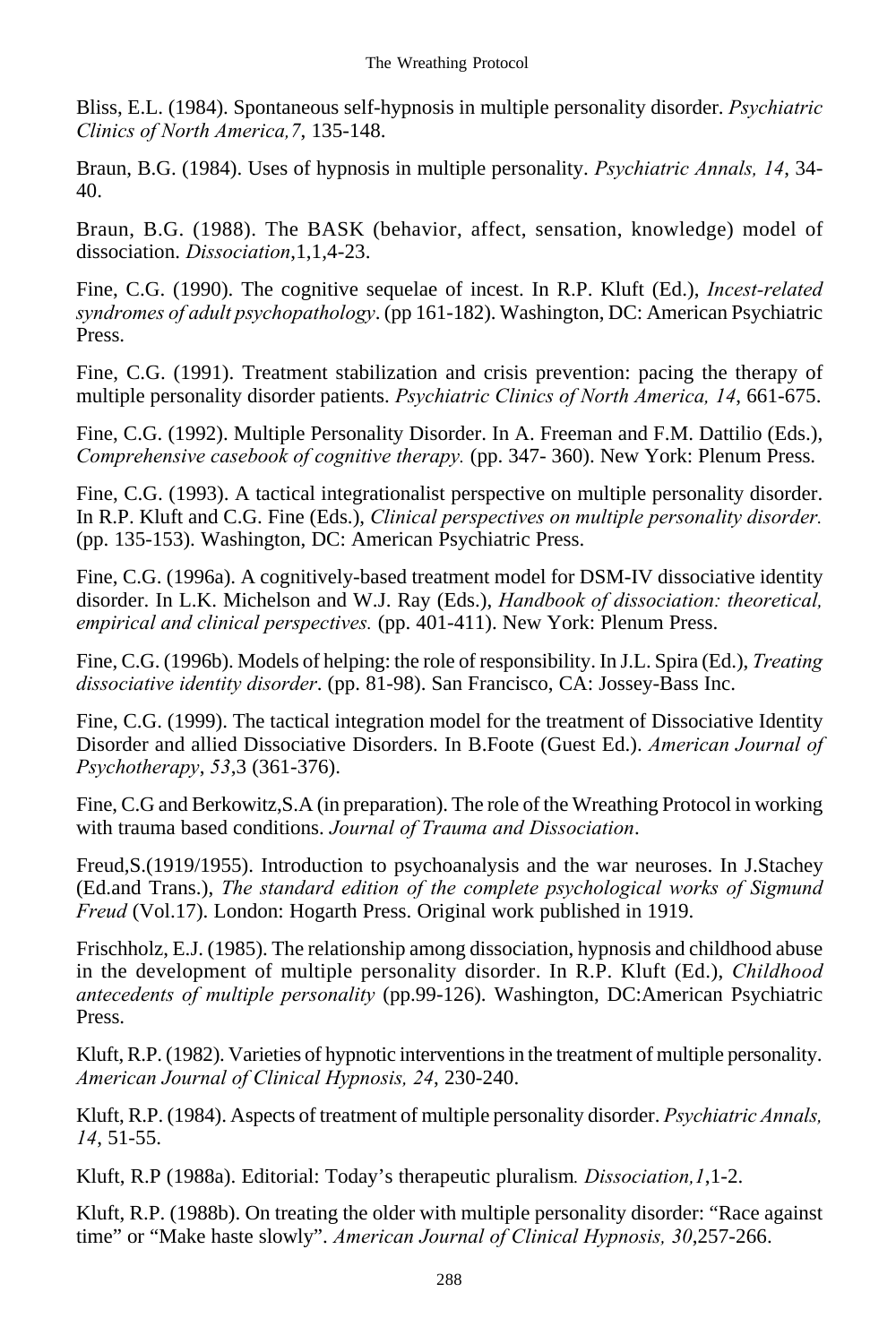Kluft, R.P. (1991). Multiple Personality Disorder. In A. Tasman and S.M. Goldfinger (Eds.), *The American Psychiatric Press Annual Review. Vol. 10* (pp.161-188). Washington, DC: American Psychiatric Press.

Kluft, R.P. (1992). The use of hypnosis with dissociative disorders. *Psychiatric Medicine, 10*, 31-46.

Kluft, R.P. (1994). Applications of hypnotic interventions. *Hypnos, 21*(4), 205-219.

Kluft, R.P. (1995). The confirmation and disconfirmation of abuse in dissociative identity patients: A naturalistic clinical study. *Dissociation, 8*, 253-258.

Kluft, R.P. (1998). Reflections on the traumatic memories of dissociative identity patients. In S.J. Lynn and K. McConkey (Eds.), *Truth in memory* (pp.304-322). New York: Guilford.

Kluft, R.P. (1999). Current issues in Dissociative Identity Disorder. *Journal of Practical Psychiatry and Behavioral Health, 5*, 3-19.

Lazrove, S. & Fine, C.G. (1996). The use of EMDR in patients with dissociative identity disorder, *Dissociation, 9*, 289-299.

Nathanson, D.(1992). The nature of therapeutic impasse. *Psychiatric Annals, 22*, 10,509- 513.

Nehmiah, J.C. (1991). Dissociation, conversion and somatization. In A. Tasman and S.M. Goldfinger (Eds.), *The American psychiatric press review*, Vol. 10 (pp 248-260), Washington, DC: American Psychiatric Press.

Ochs, L. *EEF (Electroencephalographic entrainment feedback): Preliminary head injury data*. Paper presented at the Association of Applied Psychophysiology and Biofeedback Convention, Los Angeles.

Paulsen, S. (1995). Eye movement desensitization and reprocessing: Its cautious use in dissociative disorders. *Dissociation, 8*, 32-44.

Pavlov,I.P. (1927). *Conditioned reflexes*. New York: Liverright.

Phillips, M. and Frederick, C. (1995). *Healing the divided self: Clinical and Ericksonian hypnotherapy for posttraumatic and dissociative conditions.* New York: Norton.

Putnam, F.W. (1991). Dissociative phenomena. In A.Tasman and S.M. Goldfinger (Eds.), *The American psychiatric press review*, Vol. 10 (pp 145-160), Washington, DC: American Psychiatric Press.

Putnam, F.W. and Loewenstein ,R.J. (1993). Treatment of multiple personality disorder: A survey of current practices. *American Journal of Psychiatry, 150*, 1048-1052.

Rossel, R.D. (1998). Multiplicity: the challenge of finding "place" in experience. *Journal of Constructivist Psychology, 3*, 221-240.

Schmitt, R., Capo, T., and Boyd, E. (1986). Cranial electrotherapy stimulation as a treatment for anxiety in chemically dependent persons. *Alcoholism Clinical and Experimental Research, 10*, 158-160.

Shapiro, F. (1995). *Eye movement desensitization and reprocessing: Basic principles, protocols and procedures.* New York: Guilford.